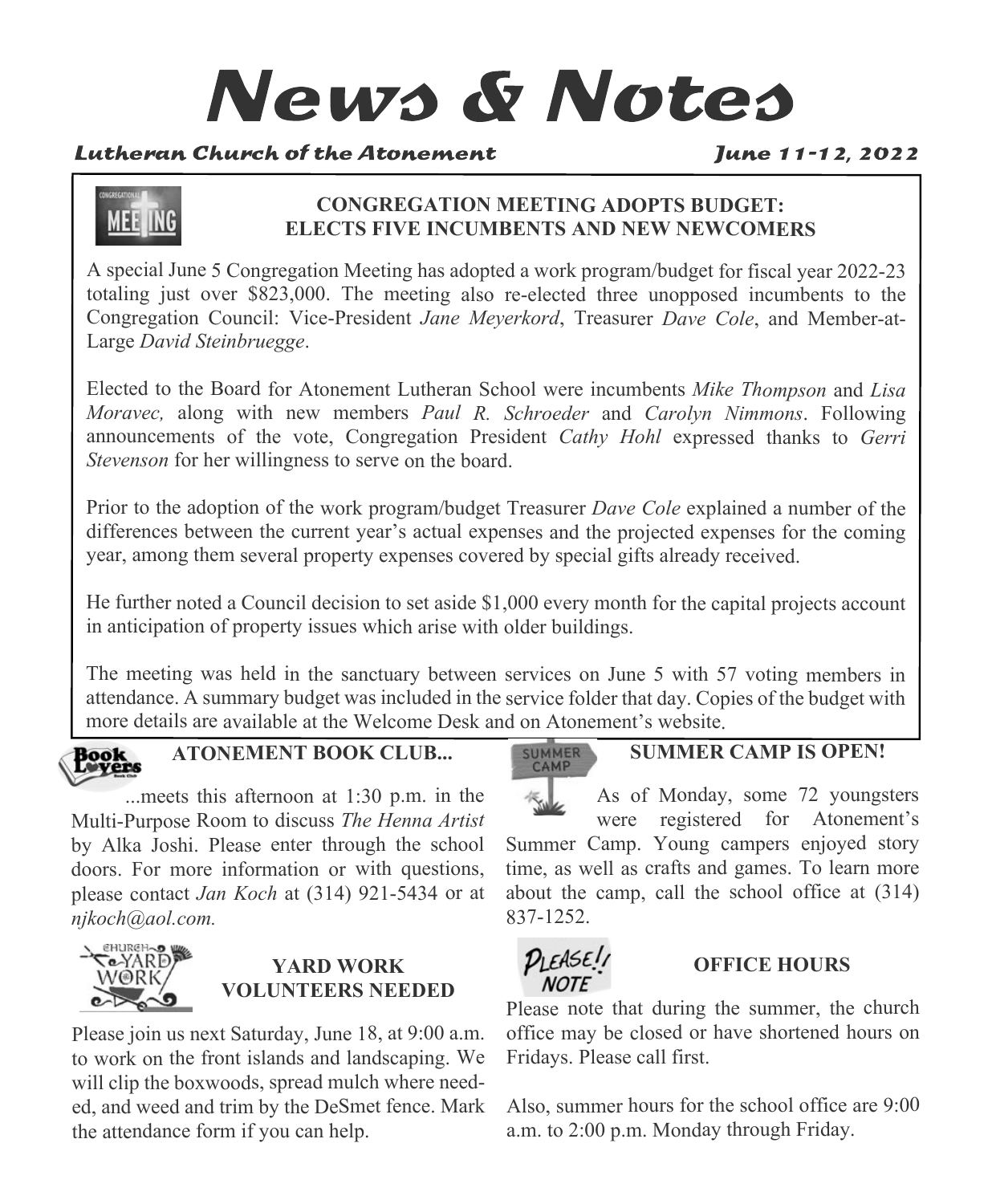

All fully-vaccinated seniors (50+/proof of vaccination required) are invited to our next meeting on Monday, June 27, at 12:00 noon in Fellowship Hall for our annual climate-controlled picnic. Larry Levin brings amazing magic and comedy for our enjoyment.

#### *2022 Tour Schedule (Tours are all-inclusive)*:

- June 22 *Washington, Mo.* Includes the Model Train Museum, candy shop, and art studio. Bus leaves at 10:00 a.m. and returns at 7:30 p.m. Cost is \$95 per person.
- July 20 *Casey, Ill.* Known for its gigantic objects display and one of Lincoln's homes. Bus leaves at 7:00 a.m. and returns at 7:45 p.m. Cost is \$105 per person.
- Aug. 24 *Taste of St. Louis* Gooey Butter Cake, Dad's Cookies, Ices Plain & Fancy, and more. Bus leaves at  $8.15$  a.m. and returns at 4:45 p.m. Cost is \$99 per person.
- Sep. 21 *St. Louis Church Tour* Bus leaves at 8:00 a.m. and returns at 4:00 p.m. Cost is \$81 per person.
- Oct. 11 *Wine Country, Hwy 94* Winery tour, Augusta, dinner cruise on the river. Bus leaves at 8:45 a.m. and returns at 4:30 p.m. Cost is \$105 per person.

Contact Don Kuethe at (314) 831-8478 or at *dthekey@sbcglobal.net* for details.



#### **CREATION CARE AT ATONEMENT**

*"The heavens are yours; the earth also is yours; the world and all that is in it – you have founded them.*" Psalm 89:11 (NRSV)

As we experience the miracles and bounty of spring and summer, how can we not be in awe of the creation with which God has blessed us and has entrusted to our care?

Did you know that Atonement has a Creation Care team? We are a small group that has engaged in efforts at Atonement to lift up caring for creation in and around the church and school. With support from the church and school, several things have been happening. Maybe you have noticed the blue recycling bins or have gotten some helpful ideas from the monthly Creation Care Tips in *The Spirit* newsletter. Have you seen creation blooming all around in the Community Garden, the parking lot islands, and the former rose beds re-planted with native plants?

Are you interested in taking care of God's creation in your home and community? The team wants to re-introduce ourselves. As we look forward to returning to "normal" activities after the last two years when Covid changed everything, we invite you to join us. Possibilities abound and your input is the valuable piece we are looking for to plan and to act.

Please let us know your interest by marking the attendance form, or by contacting *Jaimy Suydam* at (314) 497-9110 or at *jaimy19@hotmail.com*.

#### **DEVOTIONALS**

The next installment for July through September of *Portals of Prayers* and *Christ In Our Home* are now available in the narthex. *Hope-Full Living* is still to come.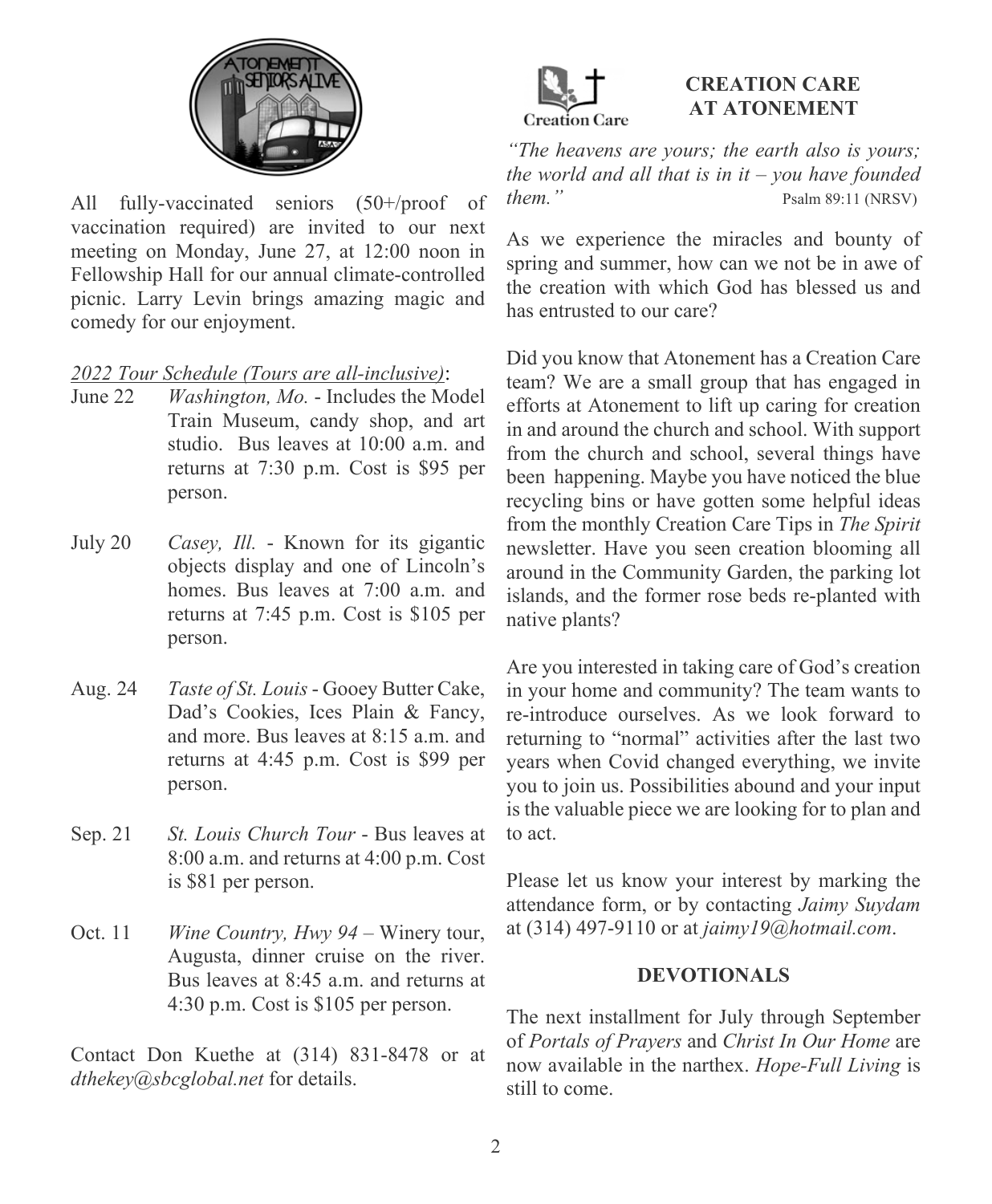# **NOTICE BUILDING SECURITY BEGINS WITH LOCKED DOORS** PLEASE CLOSE<br>AND LOCK DOOR<br>WHEN EXITING

The all-too-recent church and school shootings should remind us of the importance of building security, especially as our Summer Camp begins and as we are overnight hosts to staff and mission-trippers from YouthWorks.

Unfortunately, your church staff is again discovering doors that have been left unlocked overnight.

Please note that (other than Sunday morning trustees), if you unlock a door, it is your responsibility to relock and secure that door, when your event is over and before you leave.

- If you unlock a door with a key, that door must be relocked with a key;
- If you unlock a door electronically, that door must be relocked electronically;
- If you unlock a door by "dogging down" the crash bar, that door must be relocked by "undogging" the crash bar.

A door that has been unlocked with a key cannot be relocked electronically; a door that has been "dogged down" cannot be relocked with a key, etc.

When you go through a door, make sure it is fully secured and shut and locked behind you. Just because you walk through a door, do not assume that it will be secure if you continue on your way without checking behind you. Also, please refrain from propping doors open.

Thankfully, Atonement has never had a serious issue due to an unlocked door. If we all do our part, we can keep our building secure. *–rem*



# **GRIEF SUPPORT GROUP...**

...next meets on Saturday, June 25, from 11:00 a.m. to 1:00 p.m. in-person at Atonement. Anyone who has suffered the loss of a loved one is invited to join. Call *Shirl Henke* at (314) 831-7032, or *Joyce Pingel* at (314) 740-2137.



#### **YOUTHWORKS ARRIVES, HERE UNTIL AUGUST 4**

Atonement is serving as home-base throughout the summer for youth from other churches traveling to St. Louis for mission trips, sponsored by Youth-Works, an ecumenical agency with which Atonement's youth ministry has previous worked.

The group will use our facilities for overnight lodging, showering, and breakfast and supper preparations. Youth arrive on Sunday afternoons and will leave on Friday mornings. YouthWorks staff will be with us over the weekends.

Atonement welcomes YouthWorks *Damonique Miller, Stephana Walker, Christine Holden*, and *Samuel Petro*. Together, they will direct and assist mission trip teams from congregations through the Midwest and beyond.

This past week, they were assisting 38 youth from Central United Methodist Church in Milbank, South Dakota.



#### **F.M.S.C. 'FOOD PACK' SATURDAY, JULY 9 REGISTRATION NOW OPEN!**

The preferred way for folks to register is to go to *eventbrite.com/e/321046487687*, then click on "register" and fill in the information requested. (An alternate way is to call (314) 382-4241, but that is the phone number of the secretary at one of the sponsoring congregations, and we don't want o overwhelm her.) Volunteers are needed for three

*(continued on page 4)*